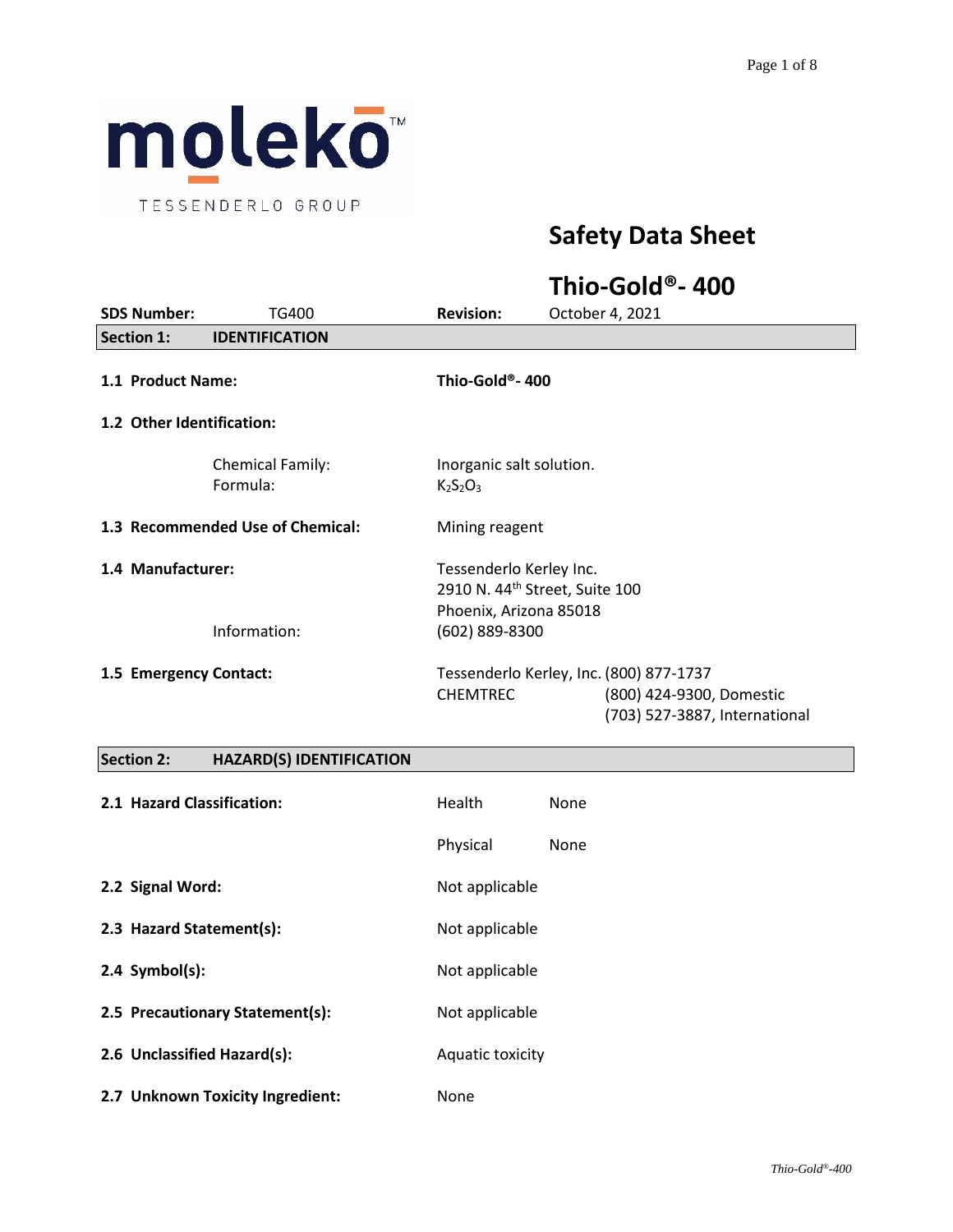## **Section 3: COMPOSITION/INFORMATION on INGREDIENTS**

# **3.1 Chemical Ingredients:** (See Section 8 for exposure guidelines)

| <b>Chemical</b>                                       | <b>Synonym Common Name</b> | CAS No.    | <b>EINECS No.</b> | % by Wt.     |
|-------------------------------------------------------|----------------------------|------------|-------------------|--------------|
| Thiosulfuric acid $(H_2S_2O_3)$ ,<br>dipotassium salt | Potassium thiosulfate      | 10294-66-3 | 233-666-8         | 50 (Typical) |
| Water                                                 | Water                      | 7732-18-5  | 231-791-2         | Remaining %  |

#### **Section 4: FIRST AID MEASURES**

## **4.1 Symptoms/Effects:**

|           | Acute:          | Eye contact may cause eye irritation. Repeated or prolonged skin contact may<br>cause skin irritation. Ingestion may irritate the gastrointestinal tract.                                                                      |
|-----------|-----------------|--------------------------------------------------------------------------------------------------------------------------------------------------------------------------------------------------------------------------------|
|           | Chronic:        | No known chronic effects.                                                                                                                                                                                                      |
| 4.2 Eyes: |                 | Immediately flush with large quantities of water for 15 minutes. Hold eyelids apart<br>during irrigation to ensure thorough flushing of the entire area of the eye and lids.<br>Obtain medical attention if irritation occurs. |
| 4.3 Skin: |                 | Immediately flush with large quantities of water. Remove contaminated clothing<br>under a safety shower. Continue rinsing. Obtain medical attention if irritation<br>occurs.                                                   |
|           | 4.4 Ingestion:  | If victim is conscious, give 2 to 4 glasses of water and induce vomiting by touching<br>finger to back of throat. Obtain medical attention.                                                                                    |
|           | 4.5 Inhalation: | Remove victim from contaminated atmosphere. If breathing is labored, administer<br>Oxygen. If breathing has ceased, clear airway and start CPR. Obtain medical<br>attention.                                                   |

# **Section 5: FIRE FIGHTING MEASURES**

**5.1 Flammable Properties:** (See Section 9, for additional flammable properties)

**NFPA: Health - 1 Flammability - 0 Reactivity - 0**

#### **5.2 Extinguishing Media:**

- **5.2.1 Suitable Extinguishing Media:** Not flammable; use media suitable for combustibles involved in fire.
- **5.2.2 Unsuitable Extinguishing Media:** None known
- **5.3 Protection of Firefighters:**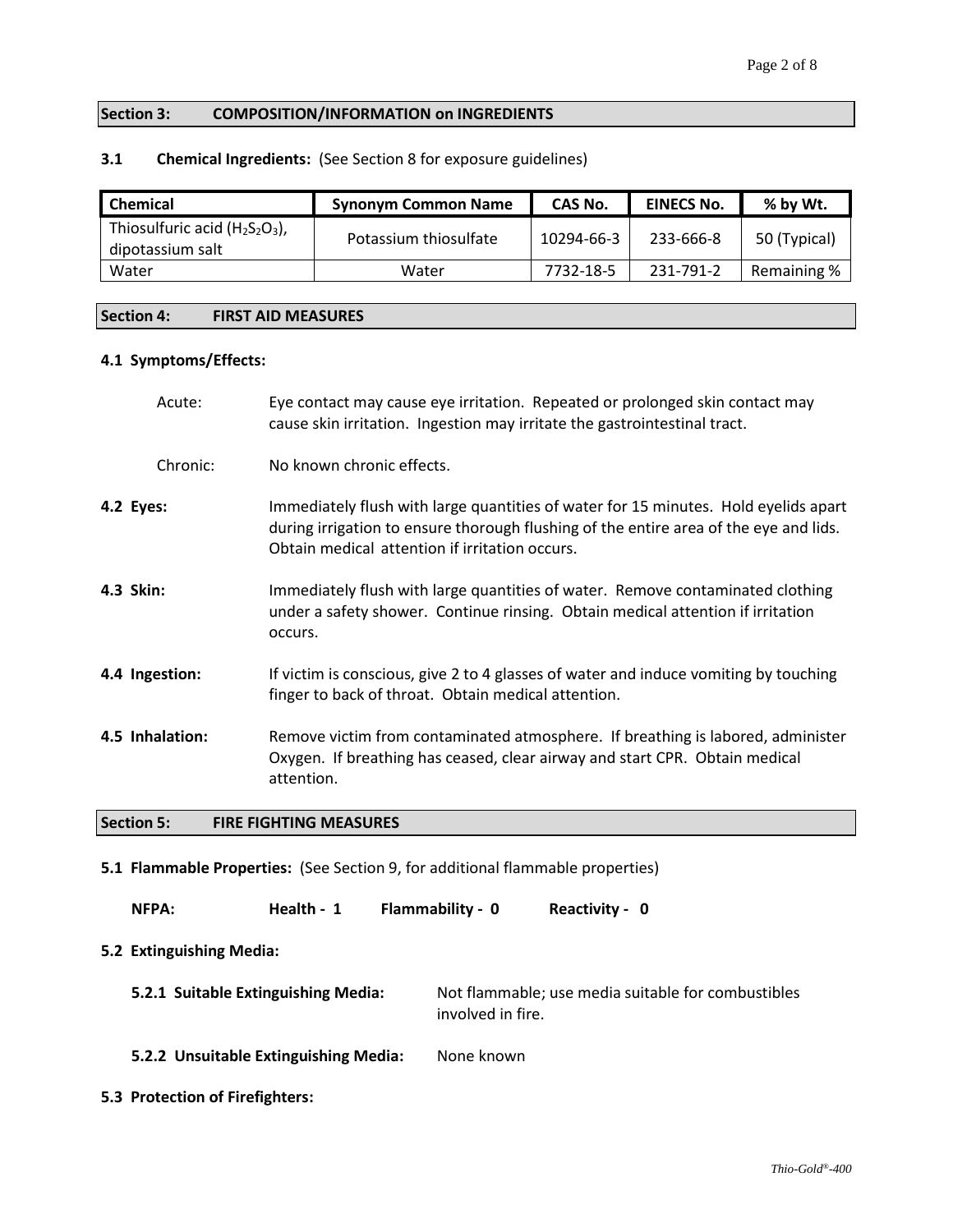# **5.3.1 Specific Hazards Arising from the Chemical:**

| <b>Physical Hazards:</b> | Heating (flames) of closed or sealed containers may cause<br>violent rupture of container due to thermal expansion of<br>compressed gases. |
|--------------------------|--------------------------------------------------------------------------------------------------------------------------------------------|
| <b>Chemical Hazards:</b> | Heating causes release of oxides of sulfur. Sulfur dioxide is<br>highly irritating to the eyes, respiratory tract and moist<br>skin.       |

# **5.3.2 Protective Equipment and Precautions for Firefighters:**

Firefighters should wear self-contained breathing apparatus (SCBA) and full fire-fighting turnout gear. Keep containers/storage vessels in fire area cooled with water spray.

| <b>Section 6:</b><br><b>ACCIDENTAL RELEASE MEASURES</b> |                                                                                                                                                                                                                                  |  |
|---------------------------------------------------------|----------------------------------------------------------------------------------------------------------------------------------------------------------------------------------------------------------------------------------|--|
| <b>6.1 Personal Precautions:</b>                        | Use personal protective equipment specified in Section 8.<br>Isolate the hazard area and deny entry to unnecessary,<br>untrained and unprotected personnel.                                                                      |  |
| <b>6.2 Environmental Precautions:</b>                   | Keep out of "waters of the United States" because of<br>potential aquatic toxicity (See Section 12).                                                                                                                             |  |
| 6.3 Methods of Containment:                             |                                                                                                                                                                                                                                  |  |
| <b>Small Release:</b>                                   | Confine and absorb small releases with sand, earth or<br>other inert absorbents.                                                                                                                                                 |  |
| Large Release:                                          | Shut off release if safe to do so. Dike spill area with earth,<br>sand or other inert absorbents to prevent runoff into<br>surface waterways (potential aquatic toxicity), storm drains<br>or sewers.                            |  |
| 6.4 Methods for Cleanup:                                |                                                                                                                                                                                                                                  |  |
| <b>Small Release:</b>                                   | Shovel up the absorbed material and place in drums for<br>disposal as a chemical waste or recycle for use as originally<br>intended.                                                                                             |  |
| Large Release:                                          | Recover as much of the spilled product as possible using<br>portable pump and hoses. Use recovered material as<br>originally intended or dispose of as a chemical waste. Treat<br>remaining material as a small release (above). |  |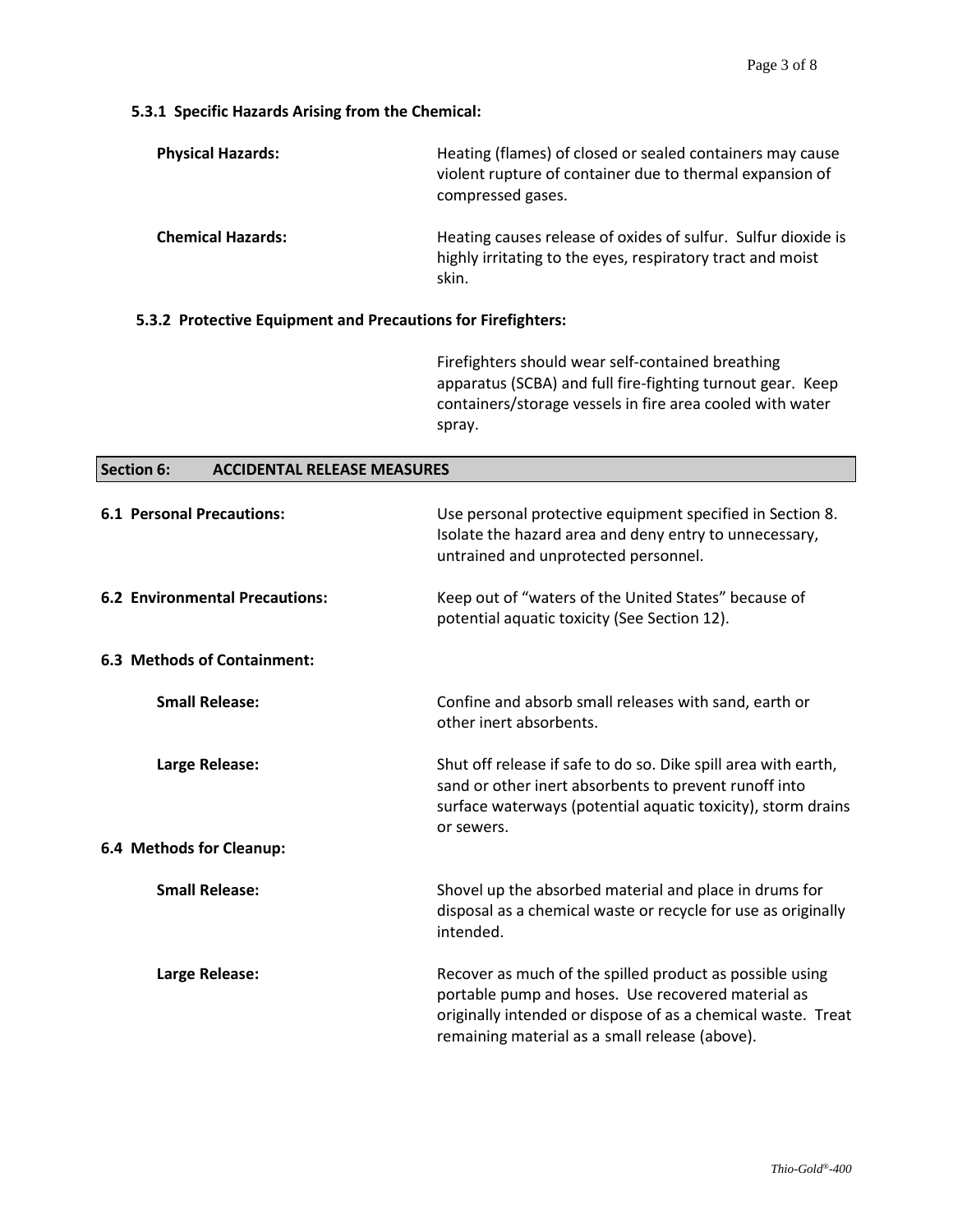| Section 7: | <b>HANDLING and STORAGE</b> |
|------------|-----------------------------|
|            |                             |

| 7.1 Handling: | Avoid contact with eyes. Use only in a well-ventilated area.<br>Wash thoroughly after handling. Avoid prolonged or<br>repeated contact with the skin.                                                                                                                                |
|---------------|--------------------------------------------------------------------------------------------------------------------------------------------------------------------------------------------------------------------------------------------------------------------------------------|
| 7.2 Storage:  | Store in well-ventilated areas. Do not store combustibles<br>in the area of storage vessels. Keep away from sources of<br>heat or flame. Store totes and smaller containers out of<br>direct sunlight at moderate temperatures (See Section 10.5)<br>for materials of construction). |

# **Section 8: EXPOSURE CONTROLS/PERSONAL PROTECTION**

# **8.1 Exposure Guidelines:**

| <b>Chemical</b>                                       | <b>OSHA PELS</b> |             | <b>ACGIH TLVs</b> |      |
|-------------------------------------------------------|------------------|-------------|-------------------|------|
|                                                       | TWA              | <b>STEL</b> | TWA               | STEL |
| Thiosulfuric acid $(H_2S_2O_3)$ ,<br>dipotassium salt | None             | None        | None              | None |
| Water                                                 | None             | None        | None              | None |

**8.2 Engineering Controls:** Use adequate exhaust ventilation to prevent inhalation of product vapors. Keep eye wash/safety shower in areas where product is commonly handled.

# **8.3 Personal Protective Equipment (PPE):**

| 8.3.1 Eye/Face Protection:    | Chemical goggles and a full-face shield.                                                                                                                                                                                                    |
|-------------------------------|---------------------------------------------------------------------------------------------------------------------------------------------------------------------------------------------------------------------------------------------|
| 8.3.2 Skin Protection:        | Neoprene rubber gloves and apron should be worn to<br>prevent repeated or prolonged contact with the liquid.<br>Wash contaminated clothing prior to reuse.                                                                                  |
| 8.3.3 Respiratory Protection: | None generally required. If conditions exist where mist<br>may be generated, a NIOSH/MSHA approved mist<br>respirator should be worn.                                                                                                       |
| 8.3.4 Hygiene Considerations: | There are no known hazards associated with this product<br>when used as recommended, however common good<br>industrial hygiene practices should be followed, such as<br>washing thoroughly after handling and before eating or<br>drinking. |

# **Section 9: PHYSICAL and CHEMICAL PROPERTIES**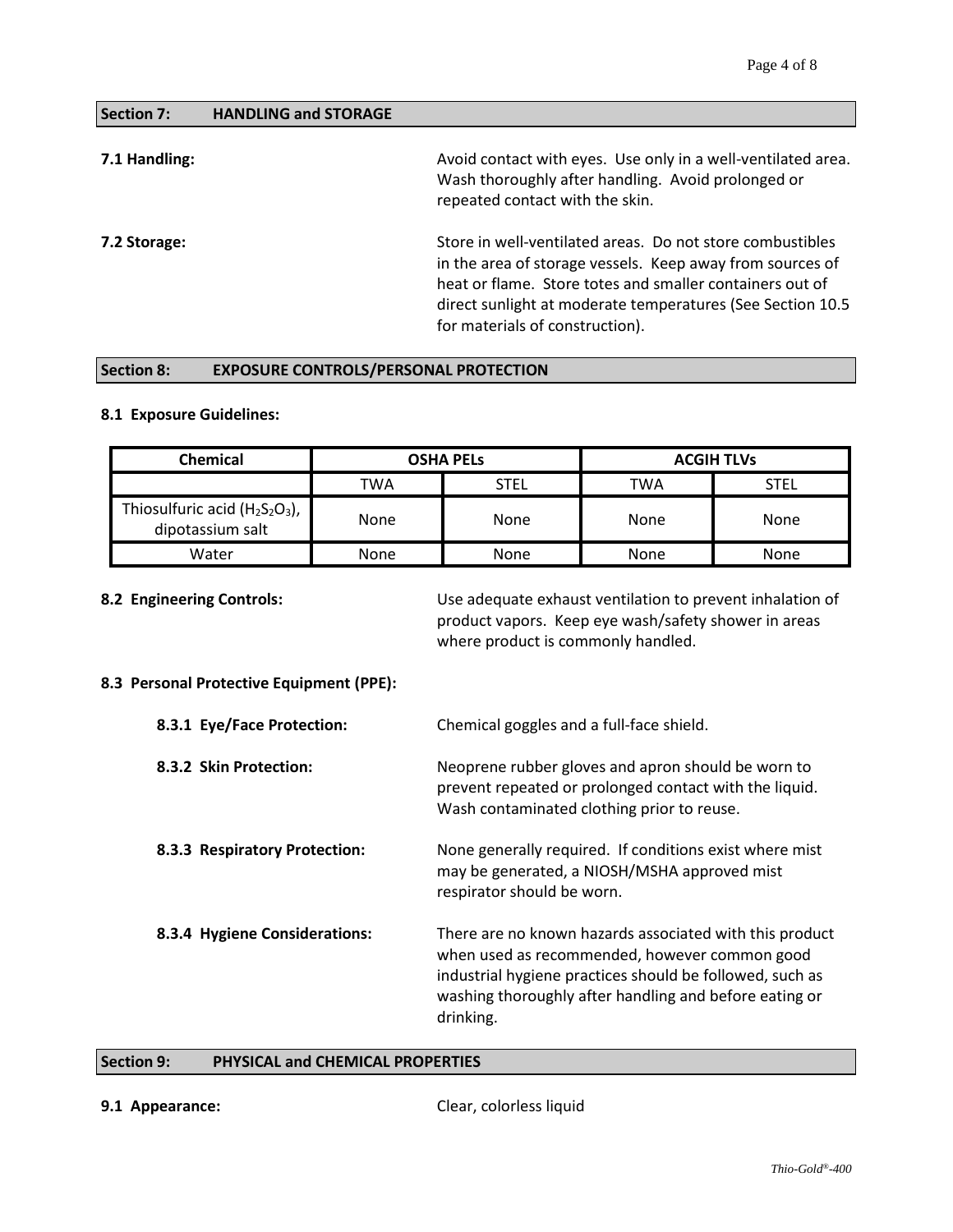| 9.2 Odor:                             | Possible slight sulfur odor                     |
|---------------------------------------|-------------------------------------------------|
| 9.3 Odor Threshold:                   | Not determined                                  |
| 9.4 pH:                               | $7 - 9$                                         |
| 9.5 Melting Point/Freezing Point:     | Salt Out Temperature <5°F (<-15°C) (Typical)    |
| 9.6 Boiling Point:                    | $^{\circ}222^{\circ}$ F (106°C)                 |
| 9.7 Flash Point:                      | Not applicable                                  |
| 9.8 Evaporation Rate:                 | Not applicable                                  |
| 9.9 Flammability:                     | Not applicable                                  |
| 9.10 Upper/Lower Flammability limits: | Not applicable                                  |
| 9.11 Vapor Pressure:                  | Not determined                                  |
| 9.12 Vapor Density:                   | Not determined                                  |
| 9.13 Relative Density:                | 1.46 $(12.2 \text{ lb/gal})$ ( <i>Typical</i> ) |
| 9.14 Solubility:                      | Complete                                        |
| 9.15 Partition Coefficient:           | Not applicable                                  |
| 9.16 Auto-ignition Temperature:       | Not applicable                                  |
| 9.17 Decomposition Temperature:       | No data available.                              |
| 9.18 Viscosity:                       | 1.806 centistokes at 25°C (77°F)                |
|                                       |                                                 |

# **Section 10: STABILITY and REACTIVITY 10.1 Reactivity:** Avoid interaction with heat (flames), oxidizers or acids. **10.2 Chemical Stability:** This is a stable product under normal (ambient) temperature and pressure. **10.3 Possibility of Hazardous Reactions:** Acids or acidic materials will cause the release of Sulfur dioxide. **10.4 Conditions to Avoid:** High heat or fire conditions. **10.5 Incompatible Materials:** Strong oxidizers such as nitrates, nitrites or chlorates can cause explosive mixtures if heated to dryness. Acids will cause the release of Sulfur dioxide, a severe respiratory hazard**. Thio-Gold®-400 is not compatible with Lead or Mercury or their alloys.** These materials of construction should not be used in handling systems or storage containers for this product. **10.6 Hazardous Decomposition Products:** Potassium sulfate and Oxides of Sulfur. Sulfur dioxide is a severe respiratory irritant.

## **Section 11: TOXICOLOGICAL INFORMATION**

| 11.1 Oral:   | Oral Rat, $LD_{50}$ : > 5,000 mg/kg (single dose)      |
|--------------|--------------------------------------------------------|
| 11.2 Dermal: | Dermal Rabbit, $LD_{50}$ : > 2,000 mg/kg (single dose) |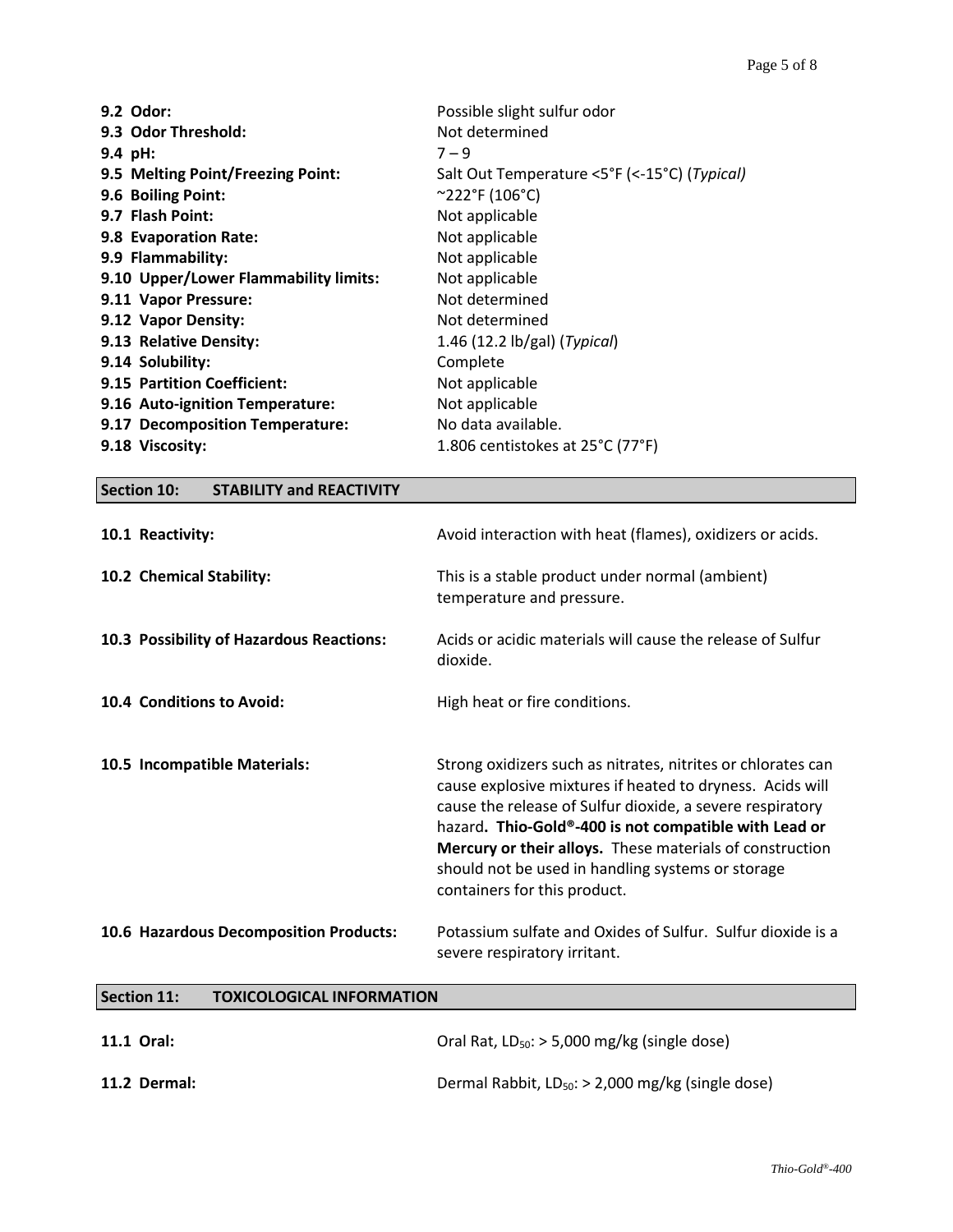| 11.3 Inhalation:              | No data available.               |
|-------------------------------|----------------------------------|
| 11.4 Eyes:                    | No data available.               |
| 11.5 Chronic/Carcinogenicity: | Not listed in NTP, IARC or OSHA. |
| 11.6 Teratology:              | No data available.               |
| 11.7 Reproduction:            | No data available.               |
| 11.8 Mutagenicity:            | No data available.               |

| 12.1 Ecotoxicity:                 | Static acute 96 hour-LC <sub>50</sub> for sheepshead minnow: $>1,000$ mg/L<br>Static acute 96 hour-LC <sub>50</sub> for mysid shrimp is: 89 mg/L. |
|-----------------------------------|---------------------------------------------------------------------------------------------------------------------------------------------------|
| 12.2 Persistence & Degradability: | No data available.                                                                                                                                |
| 12.3 Bioaccumulative Potential:   | This product is not bioaccumulative.                                                                                                              |

12.5 Other Adverse Effects: No data available.

12.4 Mobility in Soil: No data available.

**Section 13: DISPOSAL CONSIDERATIONS**

**Section 12: ECOLOGICAL INFORMATION**

Consult federal, state and local regulations for disposal requirements.

# **Section 14: TRANSPORT INFORMATION**

# **14.1 Basic Shipping Description:**

**14.2** 

| 14.1.1 Proper Shipping Name:   | Potassium thiosulfate solution (not regulated by<br>DOT) |  |
|--------------------------------|----------------------------------------------------------|--|
| 14.1.2 Hazard Classes:         | Not applicable                                           |  |
| 14.1.3 Identification Number:  | Not applicable                                           |  |
| 14.1.4 Packing Group:          | Not applicable                                           |  |
| 14.1.5 Hazardous Substance:    | No.                                                      |  |
| 14.1.6 Marine Pollutant:       | No                                                       |  |
| <b>Additional Information:</b> |                                                          |  |
| 14.2.1 Other DOT Requirements: |                                                          |  |
| 14.2.1.1 Reportable Quantity:  | Not applicable                                           |  |
| 14.2.1.2 Placard(s):           | Not applicable                                           |  |
| 14.2.1.3 Label(s):             | Not applicable                                           |  |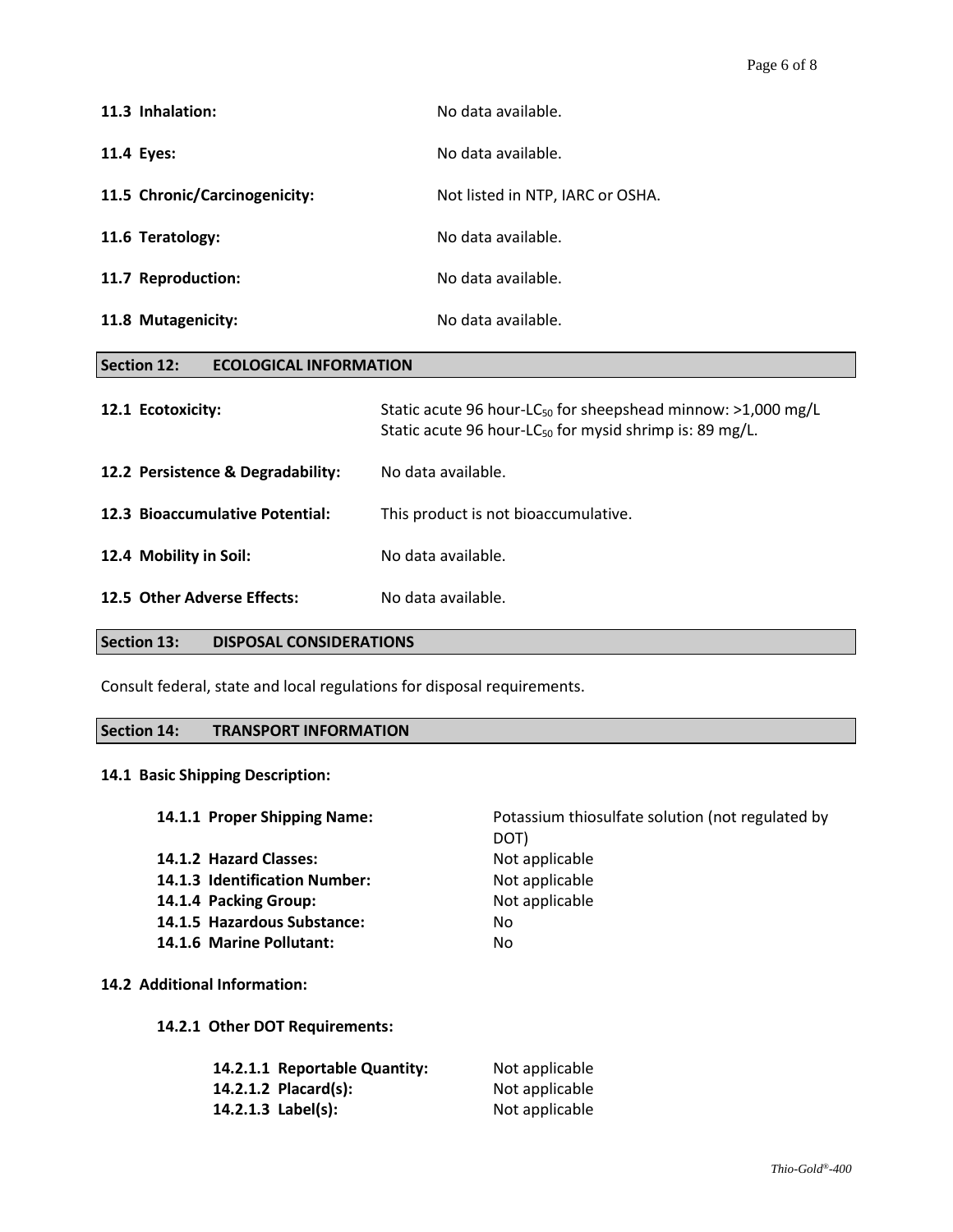# **14.2.3 International Transportation:**

| 14.2.3.1 IMO:<br>14.2.3.2 IATA:<br>14.2.3.3 TDG (Canada):<br>14.2.3.4 ADR (Europe):<br>14.2.3.5 ADG (Australia): | Not regulated<br>Not regulated<br>Not regulated<br>Not regulated<br>Not regulated |
|------------------------------------------------------------------------------------------------------------------|-----------------------------------------------------------------------------------|
| 14.2.4 Emergency Response Guide:                                                                                 | Not applicable                                                                    |
| 14.2.5 ERAP (Canada):                                                                                            | Not applicable                                                                    |
| 14.2.6 Special Precautions:                                                                                      | None                                                                              |

# **Section 15: REGULATORY INFORMATION**

#### **15.1 U.S. FEDERAL REGULATIONS:**

| 15.1.1 OSHA:                                  | criteria of the Federal OSHA Hazard                                            | This product is not considered hazardous under the<br>Communication Standard (29 CFR 1910.1200). |
|-----------------------------------------------|--------------------------------------------------------------------------------|--------------------------------------------------------------------------------------------------|
| 15.1.2 TSCA:                                  | Control Act Inventory                                                          | Product is contained in USEPA Toxic Substance                                                    |
| <b>15.1.3 CERCLA:</b>                         | Reportable Quantity - No                                                       |                                                                                                  |
| 15.1.4 SARA Title III:                        |                                                                                |                                                                                                  |
| 15.1.4.1 Extremely Hazardous Substance (EHS): |                                                                                | No.                                                                                              |
| 15.1.4.2 Section 312 (Tier II) Ratings:       | Immediate (acute)<br>Fire<br>Sudden Release<br>Reactivity<br>Delayed (chronic) | No.<br>No<br>No.<br>No.<br>No.                                                                   |
| 15.1.4.3 Section 313 (FORM R):                | Not applicable                                                                 |                                                                                                  |
| 15.1.5 RCRA:                                  | Not applicable                                                                 |                                                                                                  |
| 15.1.6 CAA (Hazardous Air Pollutant/HAP):     | Not Applicable                                                                 |                                                                                                  |
| <b>15.2 INTERNATIONAL REGULATIONS:</b>        |                                                                                |                                                                                                  |

**15.2.1 Canada:**